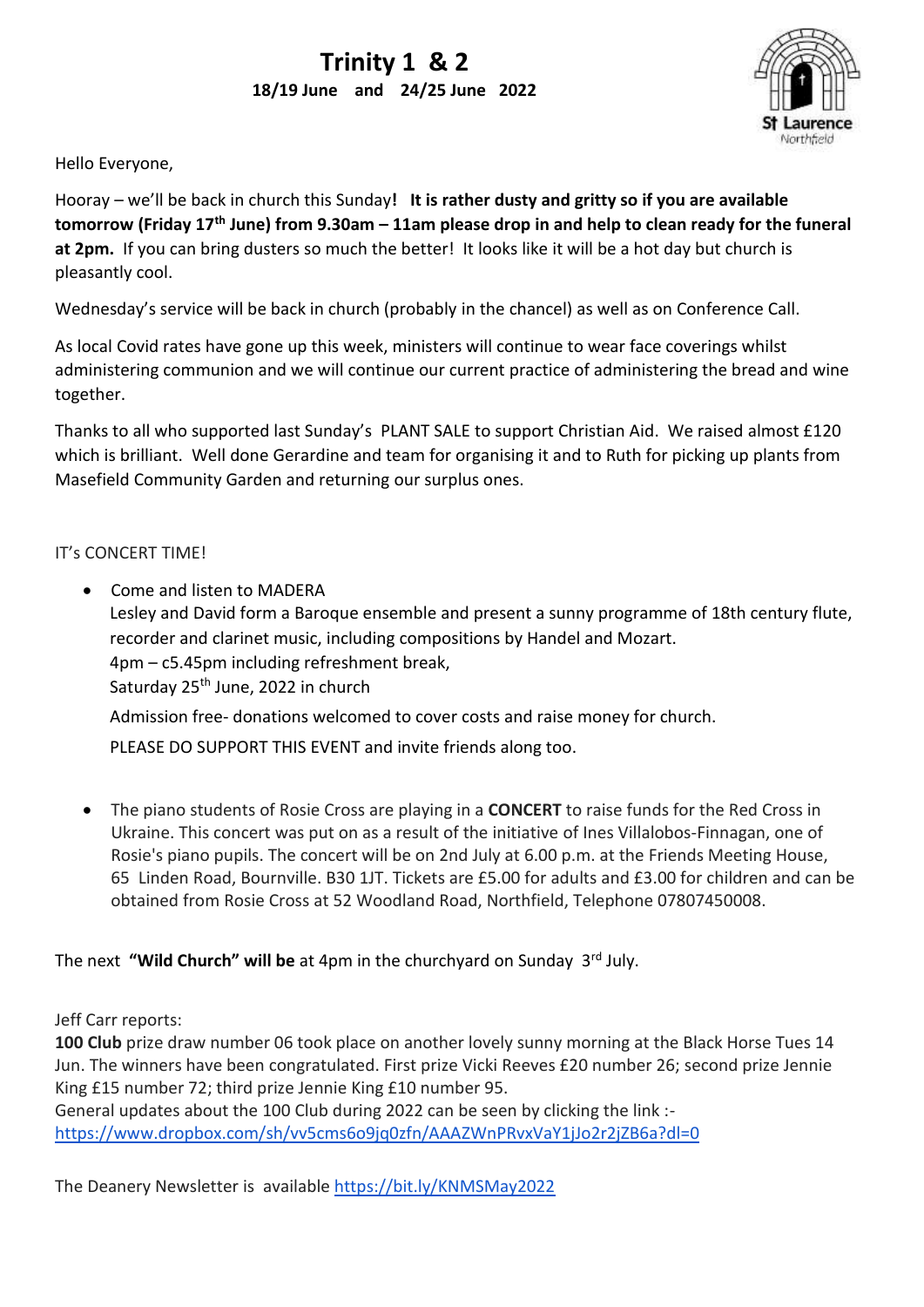Julie Meadows and Kathy Mayne (07725031358 )say "We would like to make a display of poppies for November but we need help from those who can knit or crochet!! Kathy has some patterns and will put them at the back of church for anyone to pick up! Once you have made some perhaps you could leave them in a bag marked 'poppies' at the back of church. It may seem a long way away but time does go so quickly!!!!

**Eco Tip**: In celebration of Jackie Careless's British Empire Medal (from Allan's Cross Community Garden), a tip on companion planting from the Community Garden for those who are currently planting out their edible crops: plant lavender near carrots and leeks to keep pests away and encourage pollinators such as butterflies and bees; borage flowers (which are edible) refill with nectar every two minutes so are fantastic for attracting pollinators, as well as repelling pests from tomatoes - and are said to improve the flavour of strawberries when planted amongst strawberry plants; marigolds act as a natural weed suppressant when planted between crops, and deter aphids and whitefly from beans and tomatoes.

Although Fathers' Day is not a religious festival in the way that Mothering Sunday is, we still wish all Fathers a happy day on Sunday 19<sup>th</sup> June, give thanks to those who have 'fathered' us in the widest sense of its meaning and pray for those for whom this is a difficult day

Finally, Janice and I have had a good time attending the Bishop's Conference in Swanwick and Revd Theresa joined through the live link. Bishop Rowan Williams and Bishop Anne gave us lots to think about as we contemplated The Beatitudes. I'm just popping back home to put the notices together and help clean the church before heading off to Wales for a few days. This means this is a 2 week edition of the notices.

*Blessings*

*Canon Janet* 

## **For your Prayers**

## **Those who are being Ordained**

*Claire Whitmore* (our Queen's link student in 2019-2021 and set us up on Zoom in lockdown) She will be ordained Deacon on 25<sup>th</sup> June in Southwark Cathedral and will serve her curacy in the Parish of Holy Trinity, Roehampton.

Jacob and Dorothea's daughter *Tariro Matsveru* will be ordained priest on the same day continuing to serve as Assistant Curate at All Saints, Kings Heath as will *Ruth Harley* (Queen's student 2019) serving in Milton Keynes.

## **Those who are ill**

*Peter Valentine:* still in hospital. Little change in recent months. *Pat Billingham* who is still waiting for back surgery. *Christine Dwyer* (Lorraine's sister) gradually improving. *Pete Coyne* good to see him at the Jubilee Tea but still attending appointments. His mother continues to be very ill.

## **Those who have died**

*Andrea Douglas-Slater* (age 41) : Friday 17th June *Barry Chacksfield* : funeral on 21<sup>st</sup> June (Fr John's brother)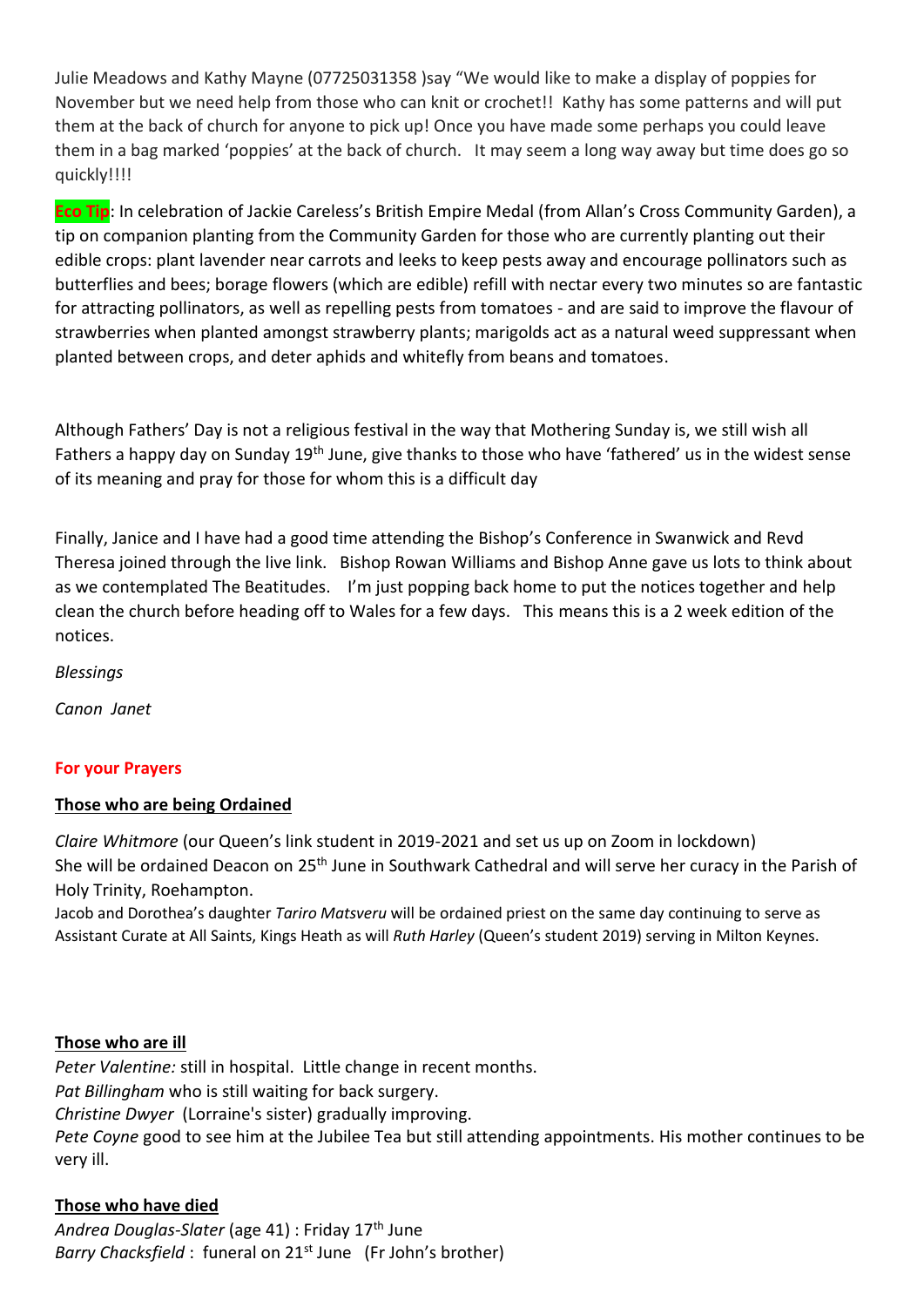## **No** Community News (as Revd Theresa has been at the conference)

But remember that Northfield Community Partnership Hub is open Monday - Friday 9am-5pm for any advice or support:

#### **0121 411 2157**

email info@northfieldcommunity.org

or just drop in at the NCP Hub, 693 Bristol Road South, Northfield, B31 2JT

| <b>SERVICES AND MEETINGS COMING UP</b>                         |                                                                                                                            |
|----------------------------------------------------------------|----------------------------------------------------------------------------------------------------------------------------|
| Saturdays Church Open 10-12noon                                | Restarts this Saturday                                                                                                     |
| Sat 25 <sup>th</sup> June 4pm                                  | 'Madera' concert in church                                                                                                 |
| <b>Sundays</b><br>8.30am<br><b>Sunday School Service</b>       | In the Pastoral Centre - needs to be pre-booked                                                                            |
|                                                                | https://www.eventbrite.co.uk/e/170206735929                                                                                |
|                                                                | bookings at 2pm on the Saturday before.                                                                                    |
| 9.30am (for 9.40am)                                            | In church by zoom and zoom-phone                                                                                           |
| <b>Holy Communion</b>                                          | https://us02web.zoom.us/j/84533030134                                                                                      |
|                                                                | Meeting ID: 845 3303 0134                                                                                                  |
| <b>Mondays</b><br>$9.30 - 11$ am Stay and Play                 | In Pastoral Centre                                                                                                         |
|                                                                | https://us02web.zoom.us/j/89992167638                                                                                      |
| 5pm Evening Prayer by zoom                                     | Meeting ID 89992167638                                                                                                     |
| Gridiron 'Coffee'<br><b>Tuesdays</b><br>10am                   | Continuing to meet at 10.30am at The Black Horse                                                                           |
| 5pm Evening Prayer by zoom                                     | https://us02web.zoom.us/j/89992167638                                                                                      |
|                                                                | Meeting ID 89992167638                                                                                                     |
|                                                                |                                                                                                                            |
| Wednesdays<br>10am<br><b>Holy Communion</b>                    | In church and by Conference Call                                                                                           |
|                                                                | 0117 463 6922 Code 1139#                                                                                                   |
| 4.30 - 5.15pm Bible Study on coming                            | https://us02web.zoom.us/j/89992167638                                                                                      |
| Sunday's readings by zoom                                      | Meeting ID 89992167638                                                                                                     |
| 8.30pm Compline                                                | Use above phone number                                                                                                     |
| Thursdays 2-3pm Handbell practice                              | In church vestry                                                                                                           |
| $3.15 - 5.15$ pm Larry's (Year 7+)                             | In Pastoral Centre                                                                                                         |
| 23rd June only                                                 |                                                                                                                            |
| 7pm 'Greater Chapter' for Clergy, Readers and<br>Churchwardens | By zoom - link to be supplied                                                                                              |
| <b>Fridays</b><br>7.30 - 9pm Bell Ringing Practice             | Currently suspended due to building work                                                                                   |
|                                                                | Morning Prayer is said in church Tuesdays - Fridays c 8.30am - 8.55am (usually 8.20am on Wednesdays.) As it is often Canon |

Morning Prayer is said in church Tuesdays – Fridays c 8.30am – 8.55am (usually 8.20am on Wednesdays.) As it is often Canon Janet saying it alone in church we are only opening the church by arrangement. If you would like to attend or simply sit in the church and pray please let Canon Janet in advance.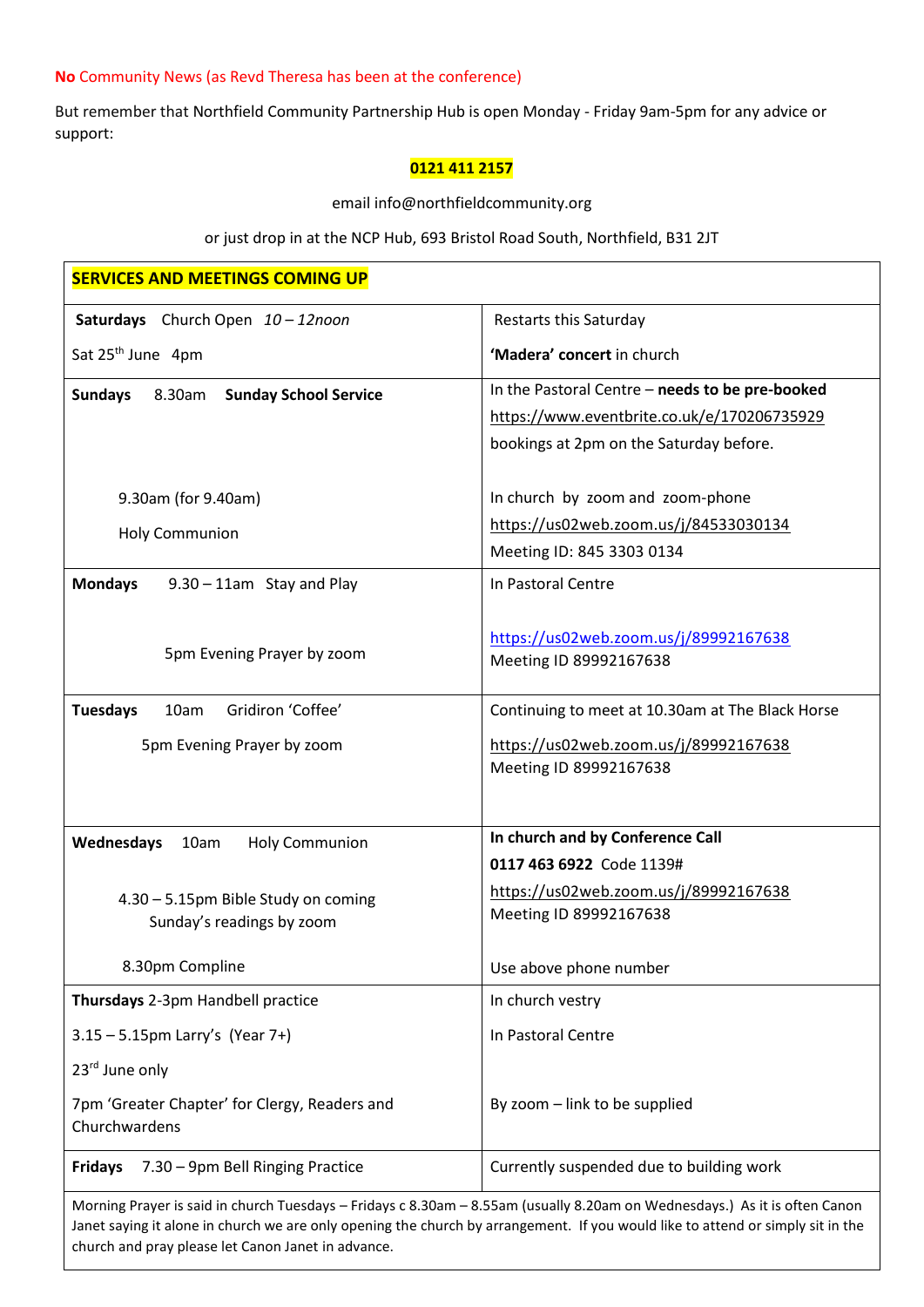#### **Also - You can Phone a Service** *24 hours a day!*

freephone 0800 804 8044 for Daily Hope offers music, prayers and reflections as well as full worship services from the Church of England.

## And to hear one of the **St Laurence Ministers preaching:** 0121 270 4690

These are changed after the services on Sundays and Wednesdays (usually by early evening)

Peter Chapman is now making Sunday and Wednesday sermons available as **Podcasts**: via: Spotify at <https://open.spotify.com/show/16wZUENutAJSTu5a4nPDde> Apple at <https://podcasts.apple.com/us/podcast/sermons-from-st-laurence-church-northfield/id1603832487> and on other Podcast players the generic address is <https://feeds.buzzsprout.com/1915174.rss> ALSO there is now a player for the sermon podcasts at the foot of the 'Worship' page on the Church web site which allows the sermons to be played directly from that page.

## **CONTACT DETAILS**

| <b>PARISH OFFICE</b>                                       |                                                 |  |
|------------------------------------------------------------|-------------------------------------------------|--|
| Lorraine Freeman (Parish Administrator)                    | enquiries@saintlaurence.info (note this changed |  |
| Lorraine is working in the office most weekdays 9-         | in October 2021)                                |  |
| 12noon (except Wednesdays when she works                   | 20121 475 1518 Office CLOSED Bank holidays      |  |
| from home)                                                 |                                                 |  |
| <b>RECTOR</b>                                              |                                                 |  |
| Canon Janet Chapman                                        | janet.rectory@gmail.com                         |  |
| Day off: unavailable until 25 <sup>th</sup> June           | 雷 0121 477 3111                                 |  |
| <b>ASSISTANT CURATE</b>                                    |                                                 |  |
| <b>Revd Theresa Morton</b>                                 | theresa.curate@gmail.com                        |  |
| Day off: Friday (this week Saturday 18 <sup>th</sup> June) | ■ 07557472096                                   |  |
| <b>READER</b>                                              |                                                 |  |
| Janice Wones                                               | janice.wones@talktalk.net                       |  |
| Day off: Friday                                            | ■ 0121 459 7417                                 |  |

Church Website: [www.stlaurencenorthfield.org](http://www.stlaurencenorthfield.org/)

**Twitter**: @stlaurenceb31 Rector: @janetchapman5

**Facebook** [www.facebook.com/StLaurenceChurchNorthfield](http://www.facebook.com/StLaurenceChurchNorthfield)

**YouTube** https://www.youtube.com/c/stlaurencenorthfield

**Safeguarding is everybody's responsibility.** If you need to contact someone regarding a church safeguarding concern (adults or children), please call our Parish Safeguarding Co-ordinator, Rowena Nicholls, on 07724 170448.